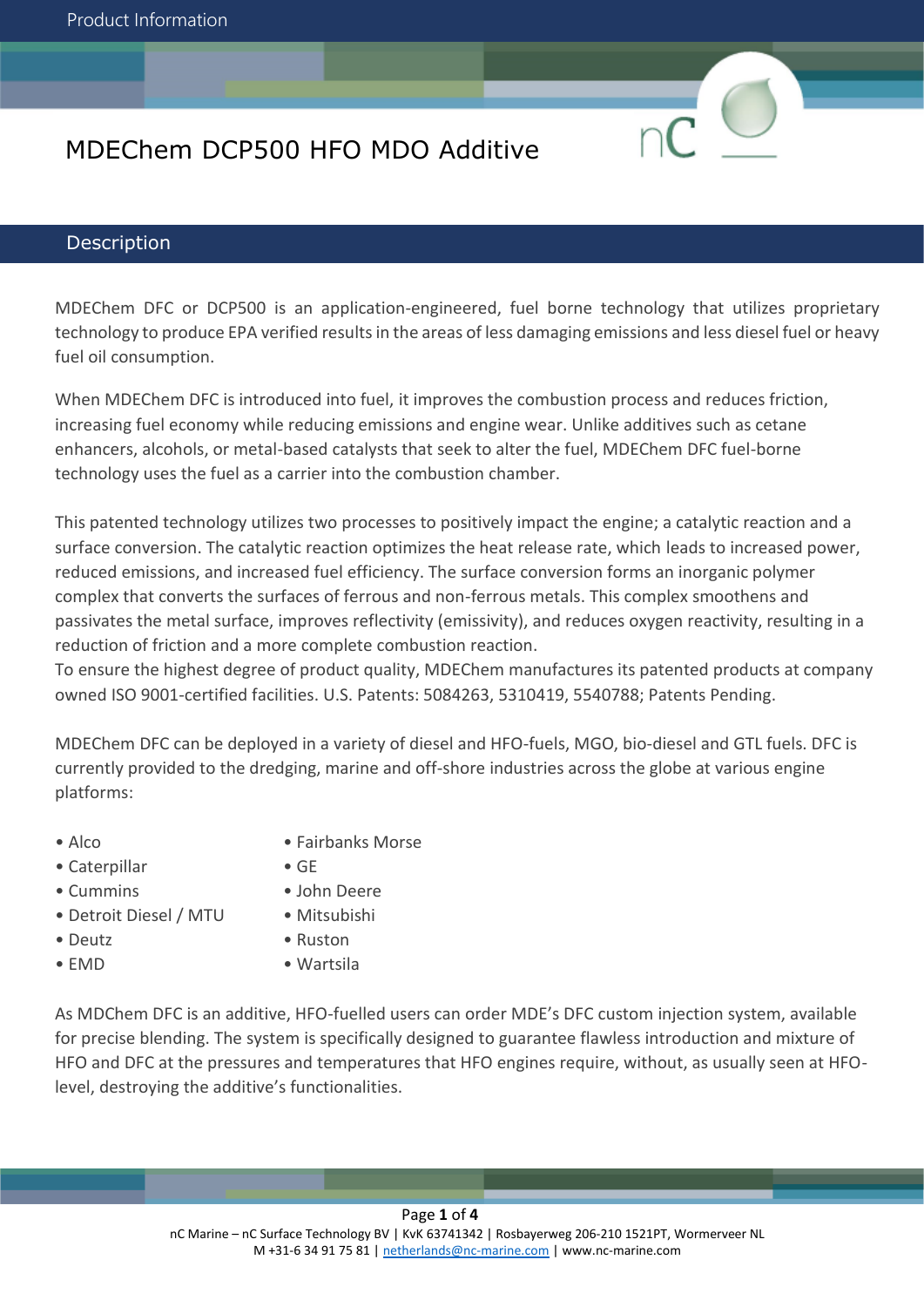### **Description**

| Change in                | Line-haul duty | Switching duty | Total diesel used   |
|--------------------------|----------------|----------------|---------------------|
|                          | cycles         | cycles         | during verification |
| Fuel consumption         | $-5%$          | $-10%$         | 132200 litres       |
| CO emission              | $-44%$         | $-39%$         | 132200 litres       |
| CO <sub>2</sub> emission | $-5%$          | $-10%$         | 132200 litres       |
| NO <sub>x</sub> emission | no statistics  | $-9%$          | 132200 litres       |
| THC (soot) emission      | $-22%$         | $-27%$         | 132200 litres       |

*Results verification test EPA (Environmental Protection Agency ,writes US regulations) observing fuel efficiency and emission rates*

MDEChem DFC causes fuel to burn more completely. Because of this, the combustion temperatures rise with an average 4.6%. Already present deposits in the combustion area of the engine are removed this way.

Increased amounts of burned fuel means that more energy comes free, thus resulting in much lower fuelconsumption. Average drops in fuel consumption range from 5% to 12%, based on type, age and condition of the engine.

An increased lubricity in fuel injection system and engine makes that cold starts are improved, injectors are functioning much better for a much longer time with less wear and that the engine itself runs with less noise and smoke. All season performance of fuels using MDEChem DFC increases as DFC prevents gelling of fuels down to -40 $\degree$ C.

MDEChem DFC does not contain harmful zinc, chlorine, alcohol, ash or heavy metals.



Piston from engine not treated with DCP500 Treated with DCP500



Page **2** of **4** nC Marine – nC Surface Technology BV | KvK 63741342 | Rosbayerweg 206-210 1521PT, Wormerveer NL M +31-6 34 91 75 81 | [netherlands@nc-marine.com](mailto:netherlands@nc-marine.com) | www.nc-marine.com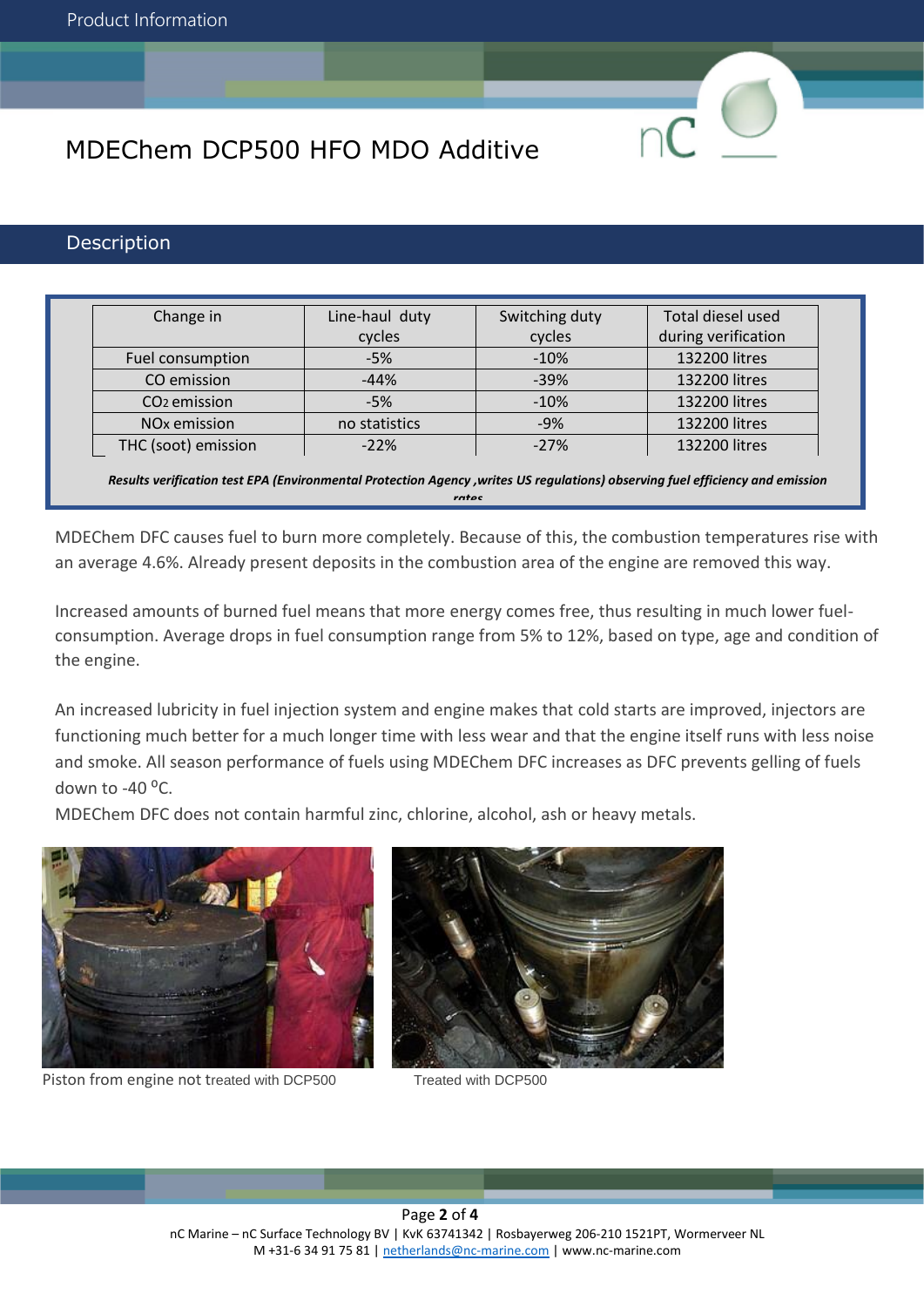### **Benefits**

# **TECHNICAL**

- $\checkmark$  Optimizes fuel burn-rate
- ✓ Lubricates and conditions fuel-injection systems
- $\checkmark$  5% higher combustion temperatures cleans slow steaming engines
- $\checkmark$  OEM and EN590 compliant
- ✓ ETV Green House Gas tested
- US EPA verified

# **OPERATIONAL**

- $\checkmark$  Reduces visible smoke
- $\checkmark$  Prevents gelling of diesel down to -40 °C
- $\checkmark$  Has unique HFO injection system for HFO available
- $\checkmark$  Transport by air possible
- $\checkmark$  Free of zinc, chlorine, alcohol, ash and heavy metals
- ✓ Lowers engine oil oxidation

## FINANCIAL

- $\checkmark$  5% tot 12% less fuel consumption
- $\checkmark$  Reduces emissions of CO. NOx, SOx, SO2 ranging up to 74%
- $\checkmark$  Factor 3 less downtime for injectors
- $\checkmark$  Less oil consumption
- ✓ Letter of No Objection from Wärtsilä

# Directions of use

- ✓ For Heavy Fuel Oil, Marine Diesel Oil diesel engines only.
- ✓ Using DCP500/DFC for the first time: Mixing ratio 1:640 for the first 500 running hours.
- ✓ Mixing ratio 1:1280 after 500 running hours.
- ✓ Remove seal, dispense required amount into the fuel tank or fuel storage prior to adding fuel or add direct to (day) tank prior to filling.
- $\checkmark$  Use in a well-ventilated area only.
- ✓ Provide adequate ventilation, including local extraction, to minimise exposure to vapours.
- $\checkmark$  Avoid breathing vapours.
- $\checkmark$  Avoid contact with skin, eyes or clothing.
- $\checkmark$  Do not eat, drink or smoke when handling this product.

#### Page **3** of **4**

nC Marine – nC Surface Technology BV | KvK 63741342 | Rosbayerweg 206-210 1521PT, Wormerveer NL M +31-6 34 91 75 81 | [netherlands@nc-marine.com](mailto:netherlands@nc-marine.com) | www.nc-marine.com